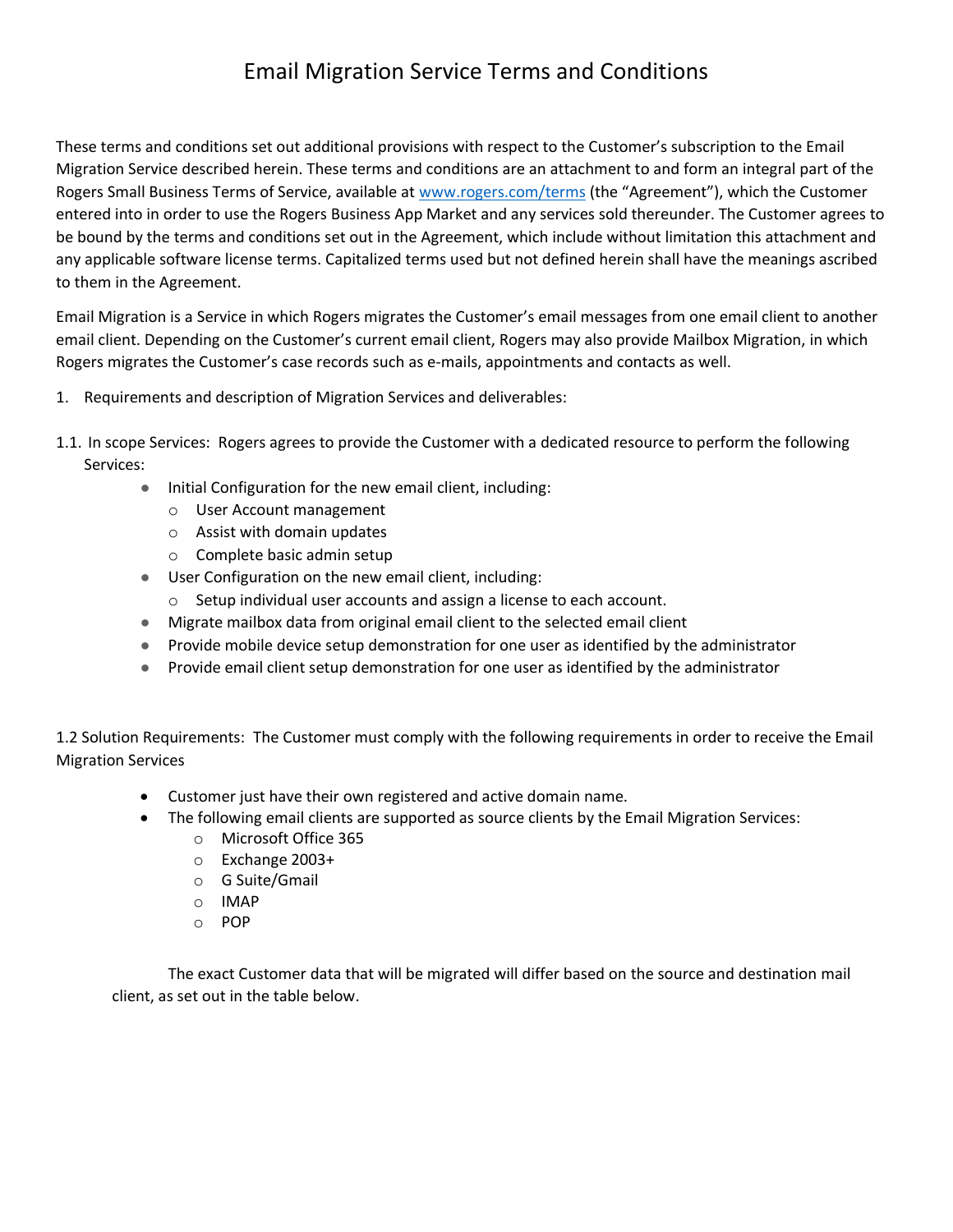## **What items will be migrated?**

| Destination $\rightarrow$   | <b>Microsoft Office 365</b> |          |          |              |              | <b>G Suite/Gmail</b> |          |          |              |              |
|-----------------------------|-----------------------------|----------|----------|--------------|--------------|----------------------|----------|----------|--------------|--------------|
| Source $\forall$            | Email                       | Calendar | Contacts | <b>Notes</b> | <b>Tasks</b> | Email                | Calendar | Contacts | <b>Notes</b> | <b>Tasks</b> |
| <b>Microsoft Office 365</b> |                             |          |          |              |              |                      |          |          |              |              |
| <b>Microsoft Exchange</b>   |                             |          |          |              |              |                      |          |          |              |              |
| G Suite / Gmail             |                             |          |          |              |              |                      |          |          |              |              |
| <b>IMAP</b>                 |                             |          |          |              |              |                      |          |          |              |              |
| <b>POP</b>                  |                             |          |          |              |              |                      |          |          |              |              |

1.3 Out of Scope - The following items are not included with the Email Migration Services:

- Items that do not match folder types (i.e. calendar responses within a mail folder)
- Custom items that do not inherit from the core system types *Example: items which are not true emails, calendars, contacts, journals, notes, rules, or tasks*
- Personal Distribution Lists
- Bounce notifications such as Non-Delivery Report/Receipt (NDR) or Delivery Status Notification (DSN)
- Calendar notifications such as invites, cancellations, etc.
- RSS feeds
- Mailbox settings, sharing settings, client settings (ex: default font)
- From Exchange 2003: BCC recipients (also resource attendees for appointments)
- Acceptance status for meeting participants (ex: accepted, declined, tentative)

1.4 Location: All Email Migration Services will be completed by Rogers remotely.

## 1.5 Customer responsibilities:

In addition to any other obligations under the Agreement, the following are the Customer's responsibilities in order to receive the Email Migration Service:

- The Customer shall designate a primary project contact. This person shall: handle and monitor all communications related to this project and have the authority to act on the Customer's behalf in matters regarding this project.
- The Customer will provide accurate information regarding network provisioning, TCP/IP settings, software versions, regulatory requirements, and any other information Rogers needs to successfully complete this project. If any of this information is not accurate, project timelines and cost will increase.
- The Customer shall grant Rogers adequate and reasonable access to its network, services and end-user PCs where necessary. If such access requires authorization and provisioning, the Customer shall inform Rogers in advance.
- The Customer shall provide Rogers staff adequate working space where they can work on-site if applicable.
- The Customer must perform all appropriate back-ups of data to be migrated.
- The Customer's employees shall answer Rogers' questions and provide important information concerning the project on a timely basis (e.g. network design, existing processes, IP addresses, usernames and passwords, etc.). Delays may increase the time and cost of the project.
- The Customer shall ensure that Rogers is notified of any issues that may affect the success of the Email Migration Services.